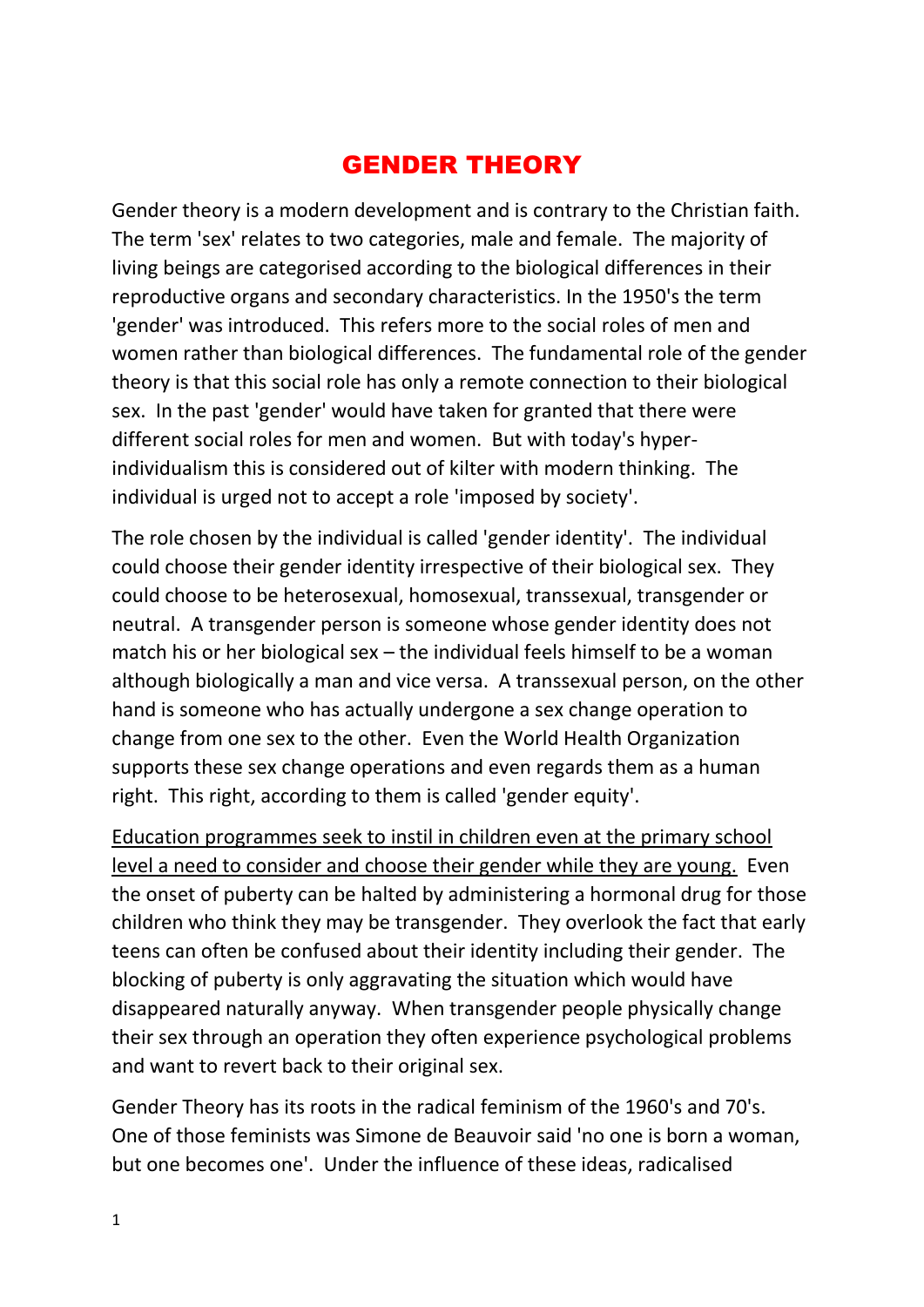feminism is convinced that the role of the married woman as an instrument for procreation and education of offspring is merely a social role, imposed on them by society. She must be liberated from this through contraception and artificial reproduction. The radical feminist, Firestone, said that once liberated from the 'tyranny of their reproductive biology' women would be able to choose their role, irrespective of their biological sex. This kind of thinking is also an attack on the family. She believed that all forms of sexuality should be permitted and indulged in. De Beauvoir's theory coincided with the introduction of large-scale hormonal contraception in the 1960's which made possible the so-called liberation of women from their reproductive biology, thereby paving the way for the total detachment of gender from one's biological identity.

Around this time, the *controversial* encyclical 'humane Vitae' was promulgated by Pope St Paul V1. This regarded the use of artificial contraception as intrinsically evil. The fact that public opinion generally speaking accepts the detachment of gender from one's biological sex is the consequence of the almost wholesale rejection of the teaching of Humane Vitae which fuelled the sexual revolution of the 1960's.

Men and women's' bodies are designed differently because their roles are complementary in the same human nature. Neither man alone nor woman alone is capable for procreation. Complementarity is not limited however to sexual differences but psychologically men and women complement each other. From the beginning God 'made them male and female' and it is in the union of the male and female that humans uniquely reflect the image of God. 'It's not good for man to be alone' the book of Genesis teaches us. The essential aspects of masculine and feminine, of husband and wife, of father and mother are therefore all created in the image of God and form part of the order of creation. Simone Beauvoir, the radical feminist, considered women to be treated with contempt, as objects of carnal pleasures or as mothers, destined for reproduction in roles imposed on them by society. St John Paul 11 on the other hand sees contempt of women as a consequence of original sin which we all suffer from. Original Sin has obscured the reality of the man and woman being made in the image and likeness of God'. This image of God is obscured by advocates of the gender theory.